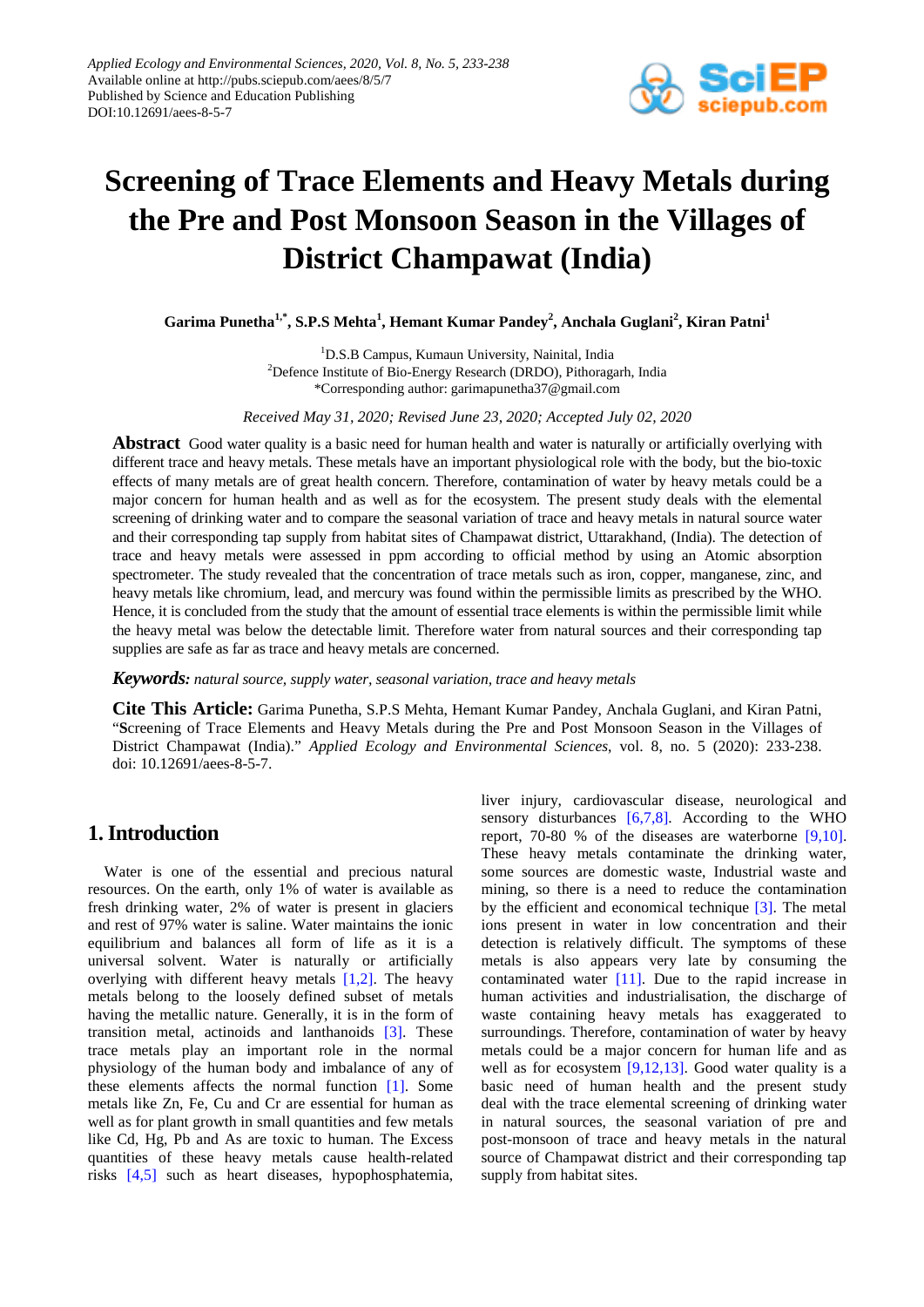## **2. Material and Methods**

#### **2.1. Study Area**

Champawat district, Uttarakhand, (India) having latitude 28◦ 31'00" and 29◦ 31'00" North and Longitude 79◦46'00" and 80◦16'30". The total population of the district is 25 lakh approx. The hilly areas (villages) of Champawat district were chosen for the study [\[14\].](#page-5-6)

## **2.2. Collection and Preparation of Water Samples**

The collection of drinking water samples were carried out from the natural sources (20 samples) and their corresponding tap supplies (20 samples) in the pre and post-monsoon seasons (2017) from the habitat areas of Champawat district. In the study, each sample collected in double capped 500 mL pre-washed polyethylene bottles and the metal elements were screened in ppm according to official method by using Atomic absorption spectrometer (AAS, Shimadzu AA-6300). Three replicate taken in the experiment and average values reported. The AAS calibrated with relevant standards. Significantly seven metals were analysed in these water samples, i.e. iron, copper, manganese, zinc, cadmium, chromium, and lead. The permissible limit of these heavy metals was compare with standards limits of WHO & BIS [\[9,15\].](#page-5-4) The sampling location with GPS co-ordinates(Garmin modal no- Montana 680) is cited in [Table 1.](#page-1-0)

**Table 1. Location and Co-ordinate of Collected supply water**

<span id="page-1-0"></span>

| S.No.  | Samples Collected from Natural Sources |                                           | Samples Collected from supply Water (Supplies by Jal Sasthan Champawat) |                                           |  |  |  |  |
|--------|----------------------------------------|-------------------------------------------|-------------------------------------------------------------------------|-------------------------------------------|--|--|--|--|
|        | <b>Name of Natural source Location</b> | <b>GPS</b> coordinate                     | <b>Name of Supply water Location</b>                                    | <b>GPS</b> coordinate                     |  |  |  |  |
| $S-1$  | <b>Barakot Source</b>                  | $N-29.46756$ °.<br>E-080.06055°           | <b>Barakot</b> supply                                                   | N-29.46395°.<br>E-080.06486°              |  |  |  |  |
| $S-2$  | <b>TalliBarakot Source</b>             | N-29.45387 <sup>o</sup> ,<br>E-080.07365° | Talli Baralot supply                                                    | N-29.46985°.<br>E-080.07676°              |  |  |  |  |
| $S-3$  | Majhera Source                         | N-29.25329°<br>,E-080.09160°              | Majhera supply                                                          | N-29.26029 <sup>o</sup> .<br>E-080.08833。 |  |  |  |  |
| $S-4$  | <b>Chatar Source</b>                   | N-29.34198,<br>E-080.09412°               | Chatar supply                                                           | $N-29.34340$ °<br>E-080.09574。            |  |  |  |  |
| $S-5$  | Laluapani Source                       | $N-29.32238$ °<br>E-080.07051             | Laluapani supply                                                        | N-29.32193 <sup>°</sup> ,<br>E-080.06178° |  |  |  |  |
| $S-6$  | Selakhola Source                       | N-29.32517 <sup>°</sup> ,<br>E-080.07168  | Selakhola supply                                                        | N-29.33487 <sup>o</sup> .<br>E-080.08399。 |  |  |  |  |
| $S-7$  | Khuna Source                           | N-29.37668°,<br>E-080.10542°              | Khuna supply                                                            | N-29.26987 <sup>o</sup> ,<br>E-080.09929。 |  |  |  |  |
| $S-8$  | <b>Bhingrara Source</b>                | N-29.30384°,<br>E-079.92771。              | Bhinagrara supply                                                       | N-29.30196°.<br>E-080.08674。              |  |  |  |  |
| $S-9$  | DevidhuraSource                        | $N-29.41018$ °<br>E-079.86433°            | Devidhura supply                                                        | $N-29.40885$ °<br>E-080.08958°            |  |  |  |  |
| $S-10$ | Pati Source                            | N-29.41617°<br>,E-079.89074。              | Pati supply                                                             | $N-29.40751$ °<br>E-080.93916°            |  |  |  |  |
| $S-11$ | Lohaghat forest Sorce                  | N-29.39166°.<br>E-080.08958°              | <b>Lohaghat Forest Supply</b>                                           | N-29.391814°.<br>E-080.089833。            |  |  |  |  |
| $S-12$ | Furti Source                           | N-29.38299 <sup>o</sup> .<br>E-080.07483° | Furtisupply                                                             | $N-29.38510$ °.<br>E-080.08086°           |  |  |  |  |
| $S-13$ | Mayawati Source                        | N-29.37312 <sup>o</sup><br>E-080.06143°   | Mayawati supply                                                         | $N-29.36360$ °.<br>E-080.06049°           |  |  |  |  |
| $S-14$ | Choumail Source                        | N-29.43046°.<br>E-080.12585°              | Chaumail supply                                                         | N-29.42652°.<br>E-080.12178°              |  |  |  |  |
| $S-15$ | Mangoli Source                         | N-29.41122 <sup>°</sup> ,<br>E-080.12261。 | Mangoli supply                                                          | N-29.41427 <sup>o</sup> .<br>E-080.12834。 |  |  |  |  |
| $S-16$ | Leunghar Source                        | N-29.41285°.<br>E-080.12639°              | Leunghar supply                                                         | N-29.38497 <sup>o</sup> .<br>E-080.53718° |  |  |  |  |
| $S-17$ | <b>Near PTC Source</b>                 | N-29.40568°.<br>E-080.11745°              | Near PTC supply                                                         | N-29.40367 <sup>o</sup> .<br>E-080.11045° |  |  |  |  |
| $S-18$ | Maneshwar Tap                          | $N-29.34813$ °,<br>E-080.08576°           | Maneshwar supply                                                        | $N-29.34813$ °<br>E-080.08576°            |  |  |  |  |
| $S-19$ | Kapalekh Source                        | N-29.36971 <sup>°</sup> ,<br>E-080.10465° | Kapalekh supply                                                         | N-29.37019 <sup>o</sup> ,<br>E-080.08576° |  |  |  |  |
| $S-20$ | Pancheshwar Source                     | N-29.44838 <sup>°</sup> ,<br>E-080.20463。 | Pancheshwar supply                                                      | N-29.44692 <sup>°</sup> ,<br>E-080.20629。 |  |  |  |  |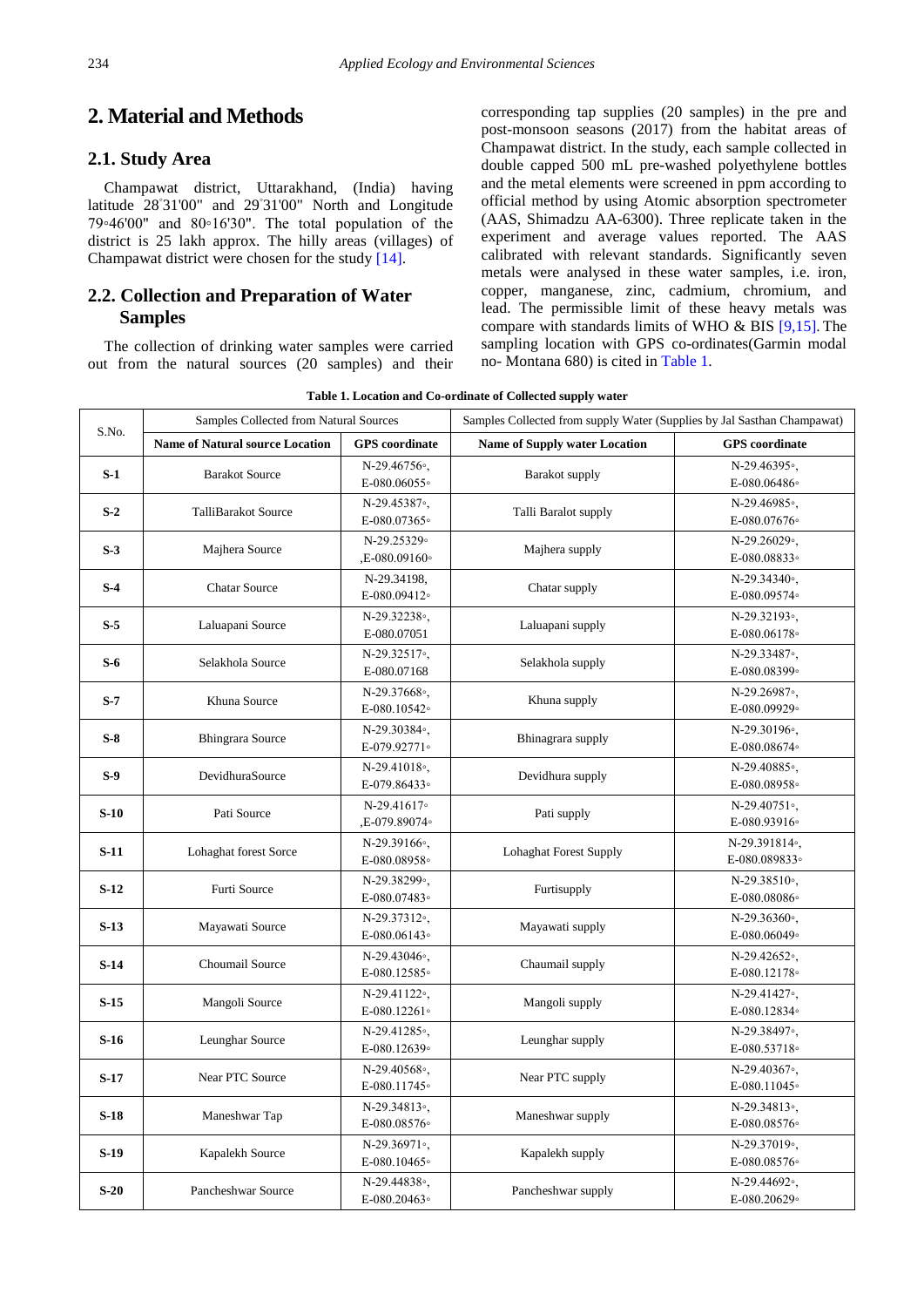# **3. Result and Discussion**

The results obtained from the trace and heavy metal analysis in the drinking water sample collected from a natural source and their corresponding tap supply are shown in [Table 2](#page-3-0) and [Table 3,](#page-3-1) respectively.

### **3.1. Iron**

It is evident from the data that iron content of natural source water varied 0.06 to 1.85 ppm in pre-monsoon samples and 0.05 to 0.78 ppm in post-monsoon season [\(Table 2\)](#page-3-0), while in a water sample collected from the tap water supply, iron content ranged 0.08 to 1.04 ppm in premonsoon and 0.06 to 1.52 ppm in post-monsoon respectively [\(Table 3\)](#page-3-1). According to WHO, permissible iron limit in potable water is 1.0 ppm. Being the main component of haemoglobin, myoglobin, ferritin and transferring, iron is an important element for human growth [\[16\].](#page-5-7) [Figure 1,](#page-4-0) showing the iron content of various samples in Champawat district. It enters into the water by the extraction process of metal from its ore and Corrodes pipe-lines. Another source of Fe concentration into water is the discharge of aluminium waste products which contains iron is discharge into water [\[17\]](#page-5-8)

#### **3.2. Manganese**

The concentration Mn found from 0.002-0.007 ppm in pre-monsoon and 0.001-0.08 ppm in post-monsoon in the analysis of natural source water [\(Table 2\)](#page-3-0) and it's the concentration in supply water in pre-monsoon, and post-monsoon it ranged from 0.003-0.12 and 0.002-0.10 ppm respectively [\(Table 3\)](#page-3-1). According to WHO, Mn permissible limit in potable water is 0.5 ppm. Manganese is the most abundantly occurring element in the earth crust and found in the form of different oxides and hydroxides [\[18\].](#page-5-9) During pre and monsoon seasons, the concentration of manganese in all analyzed samples are within permissible limits [\(Figure 2\)](#page-4-1). Suspended particulates resulting from industrial emissions, soil erosion, volcanic emissions and the burning human activities are the reason for the high concentration of Mn into water [\[19\].](#page-5-10)

#### **3.3. Copper**

The concentration of Cu in the natural source found in the range of 0.00002-0.0095 ppm in pre-monsoon, and 0.00012-0.00136 ppm in post-monsoon [\(Table 2\)](#page-3-0) and corresponding supply water analysis it varied 0.0002- 0.0018 ppm in pre-monsoon and from 0.0003-0.0021 ppm in post-monsoon season [\(Table 3\)](#page-3-1). According to WHO, copper permissible limit in potable water is 1.0 ppm. The value of the few samples in both pre-monsoon and the post-monsoon season is below the detectable limit. It enters into water from industrial wastage, agriculture pesticides and through corrosion of copper pipe[s \[20\].](#page-5-11)

## **3.4. Zinc**

In the present study, the value of Zn in pre and post-monsoon season in the natural source was found from 0.01-0.06 ppm and 0.01-0.08 ppm respectively [\(Table 2\)](#page-3-0). The range in corresponding supply water varied from 0.01-0.08 and 0.01-0.09 ppm in pre and postmonsoon respectively [\(Table 3\)](#page-3-1). Zinc permissible limit of WHO in potable water is 5.0 ppm. Zinc is an essential component for all living organism; it plays a vital role in replication and translation process as a part of protein and enzymes [\[21\].](#page-5-12) Zn concentration of pre and post-monsoon season was present in [\(Figure 3\)](#page-4-2). It enters into the water from Industrial wastewaters, galvanic industries, and via battery production. [\[17\]](#page-5-8)

#### **3.5. Chromium**

The concentration Cr was found 0.01-0.47 ppm in pre-monsoon and from 0.01-0.05 ppm in post-monsoon in the natural source water [\(Table 2\)](#page-3-0). Supply water samples were below the detectable limit in pre-monsoon and 0.01-0.10 in the post-monsoon season. The maximum chromium concentration in tap supply water samples observed is 0.12 ppm (S-20) in the post-monsoon season [\(Table 3\)](#page-3-1). Majorities of the samples show the concentration below the permissible limit (0.05 ppm) during both the seasons. The concentration of chromium was below the detectable limit in maximum samples. Cr is present only in trace quantity in water and released through alloy and metal refinery industry [\[17\].](#page-5-8)

#### **3.6. Lead**

During pre-monsoon seasons the Pb concentration in natural source water was found in the range of 0.00001-0.00012 ppm in pre-monsoon and from 0.00001-0.00013 ppm in post-monsoon [\(Table 2\)](#page-3-0). Water samples collected from tap supply was range of 0.00001-0.00028 ppm in pre-monsoon and 0.00001-0.00022 ppm in post-monsoon. Some of the values are below the detectable limit during pre and post-monsoon seasons in samples collected from natural sources and their respective tap supplies. The permissible limit for Pb; according to WHO is 0.05 ppm. The higher concentration of lead causes permanent injury to the brain [\[22\].](#page-5-13) It enters into the water through the corroded pipes, waste batteries, and insecticides [\[20\].](#page-5-11)

#### **3.7. Mercury**

Mercury occurs naturally and from inorganic mercury compounds with other elements. In high concentration, it will cause neurological, renal disturbances and changes in hearing or vision [\[23\].](#page-5-14) It is evident from the data that the concentration of mercury is below the detectable limit in most of the samples during pre and post-monsoon seasons. During pre and post-monsoon season, the maximum mercury concentration in natural source water sample observe is 0.01 ppm (S-1,8,17 & 20) and 0.1 ppm (S-16), respectively. The maximum mercury concentration in tap supply water samples observed is 0.02 ppm (S-9) and 0.05 ppm (S-20) in pre and post-monsoon seasons. Majorities of the samples showed the concentration below the permissible limit (0.001ppm) during both the seasons. The data reported from the study are cited in [Table 2](#page-3-0) and [Table 3.](#page-3-1) Mercury is released by burning of coal in power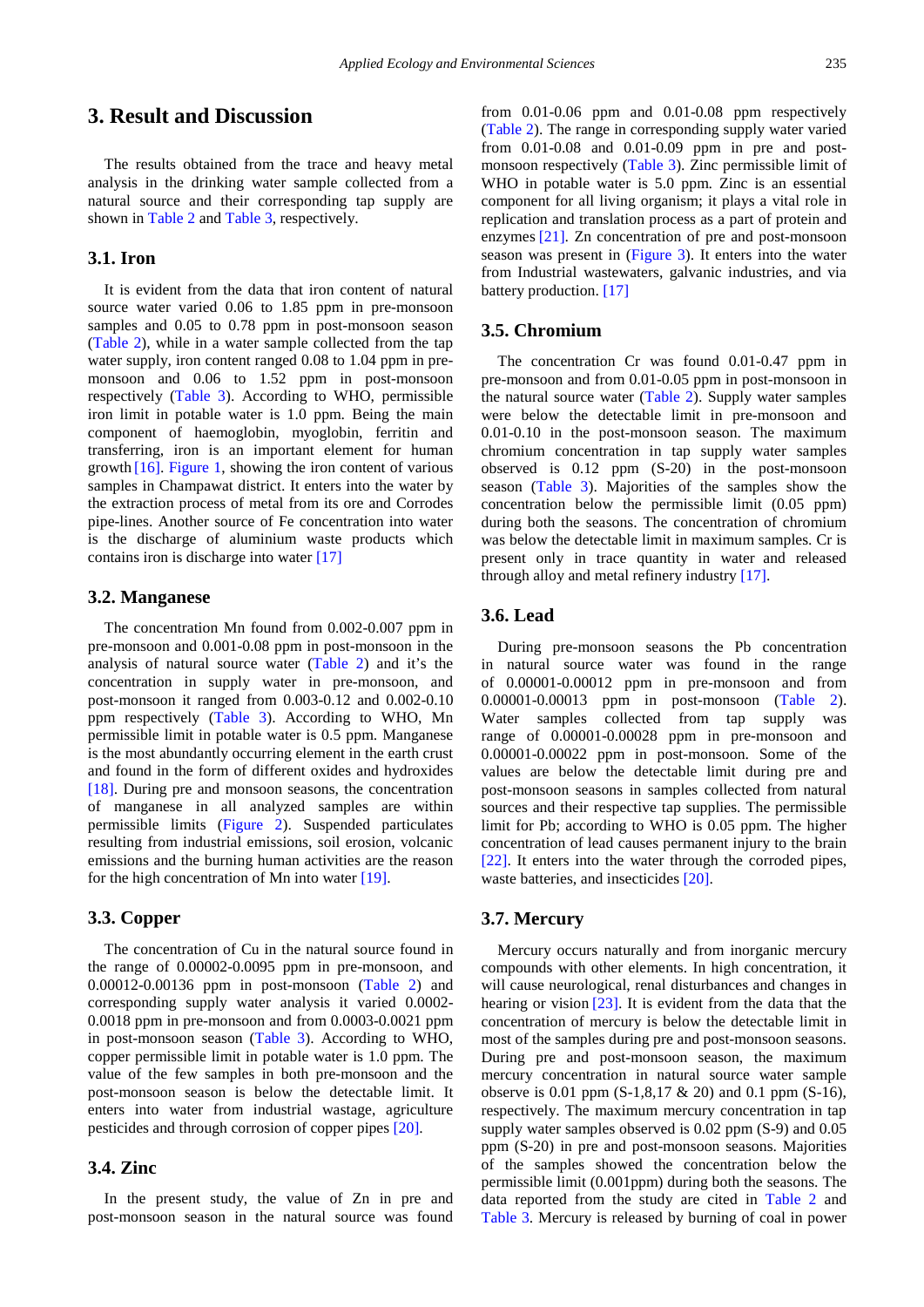plants and hazardous waste, breaking mercury products, and spilling mercury improper treatment and disposal of products waste which containing mercury. It reaches into the water via runoff. [\[17\]](#page-5-8)

|  | Table 2. Concentration Of Heavy Metals In Drinking Water Samples Collected From Natural Source During Pre And Post Monsoon |  |
|--|----------------------------------------------------------------------------------------------------------------------------|--|
|  |                                                                                                                            |  |

<span id="page-3-0"></span>

|        | Fe(ppm)     |              | Mn(ppm)     |              | $Cu$ (ppm)  |              | Zn(ppm)     |              | Cr(ppm)     |              | Pb (ppm)    |              | $Hg$ (ppm)  |              |
|--------|-------------|--------------|-------------|--------------|-------------|--------------|-------------|--------------|-------------|--------------|-------------|--------------|-------------|--------------|
| Sample | Pre-<br>mon | Post-<br>Mon | Pre-<br>mon | Post-<br>Mon | Pre-<br>mon | Post-<br>Mon | Pre-<br>mon | Post-<br>Mon | Pre-<br>mon | Post-<br>Mon | Pre-<br>mon | Post-<br>Mon | Pre-<br>mon | Post-<br>Mon |
| $S-1$  | 0.54        | 0.4          | 0.004       | 0.002        | 0.00095     | 0.00111      | 0.02        | 0.03         | <b>BDL</b>  | 0.01         | 0.00003     | 0.00001      | 0.01        | <b>BDL</b>   |
| $S-2$  | 1.01        | 0.6          | 0.002       | 0.005        | 0.00083     | 0.0013       | 0.03        | 0.04         | <b>BDL</b>  | <b>BDL</b>   | 0.00003     | 0.00001      | <b>BDL</b>  | <b>BDL</b>   |
| $S-3$  | 0.37        | 0.5          | 0.006       | 0.04         | 0.0005      | 0.0006       | 0.01        | 0.06         | 0.03        | <b>BDL</b>   | 0.00001     | <b>BDL</b>   | <b>BDL</b>  | <b>BDL</b>   |
| $S-4$  | 1.03        | 0.78         | 0.002       | 0.01         | 0.00034     | 0.00041      | 0.02        | 0.02         | <b>BDL</b>  | <b>BDL</b>   | <b>BDL</b>  | 0.00002      | <b>BDL</b>  | <b>BDL</b>   |
| $S-5$  | 0.74        | 0.47         | 0.001       | 0.006        | 0.0006      | 0.00112      | 0.02        | 0.03         | <b>BDL</b>  | 0.05         | <b>BDL</b>  | 0.00001      | <b>BDL</b>  | <b>BDL</b>   |
| $S-6$  | 0.64        | 0.12         | 0.004       | 0.05         | 0.00094     | 0.00136      | 0.03        | 0.02         | <b>BDL</b>  | 0.01         | 0.00004     | 0.00006      | <b>BDL</b>  | 0.01         |
| $S-7$  | 0.84        | 0.47         | 0.004       | 0.02         | 0.0005      | 0.00056      | 0.06        | 0.04         | 0.05        | 0.02         | <b>BDL</b>  | 0.00009      | <b>BDL</b>  | 0.01         |
| $S-8$  | 0.31        | 0.32         | 0.003       | 0.003        | 0.00042     | 0.00074      | 0.01        | 0.08         | <b>BDL</b>  | 0.01         | 0.00003     | 0.00004      | 0.01        | <b>BDL</b>   |
| $S-9$  | 0.43        | 0.58         | 0.004       | 0.001        | <b>BDL</b>  | 0.00034      | 0.05        | 0.02         | <b>BDL</b>  | 0.05         | <b>BDL</b>  | 0.00002      | <b>BDL</b>  | <b>BDL</b>   |
| $S-10$ | 0.11        | 0.12         | 0.003       | 0.006        | 0.00002     | 0.00012      | 0.01        | 0.04         | 0.47        | <b>BDL</b>   | 0.00001     | 0.00005      | <b>BDL</b>  | 0.01         |
| $S-11$ | 0.09        | 0.41         | 0.005       | 0.004        | 0.00052     | 0.00078      | 0.02        | 0.06         | <b>BDL</b>  | <b>BDL</b>   | 0.00002     | <b>BDL</b>   | <b>BDL</b>  | <b>BDL</b>   |
| $S-12$ | 0.23        | 0.05         | 0.003       | 0.009        | 0.00043     | 0.00026      | 0.04        | 0.02         | <b>BDL</b>  | <b>BDL</b>   | 0.00009     | <b>BDL</b>   | <b>BDL</b>  | <b>BDL</b>   |
| $S-13$ | 0.64        | 0.09         | 0.004       | 0.001        | 0.0007      | 0.00015      | 0.02        | 0.01         | <b>BDL</b>  | 0.02         | <b>BDL</b>  | 0.00001      | <b>BDL</b>  | <b>BDL</b>   |
| $S-14$ | 0.92        | 0.15         | 0.007       | 0.02         | 0.00076     | 0.00035      | 0.02        | 0.05         | 0.04        | <b>BDL</b>   | 0.00022     | 0.00013      | <b>BDL</b>  | <b>BDL</b>   |
| $S-15$ | 0.06        | 0.07         | 0.004       | 0.04         | <b>BDL</b>  | 0.00074      | 0.01        | 0.01         | <b>BDL</b>  | 0.03         | 0.00006     | 0.00006      | <b>BDL</b>  | <b>BDL</b>   |
| $S-16$ | 1.07        | 0.31         | 0.003       | 0.06         | <b>BDL</b>  | 0.00012      | 0.02        | 0.02         | <b>BDL</b>  | 0.01         | 0.00001     | 0.00006      | BDL         | 0.1          |
| $S-17$ | 0.26        | 0.22         | 0.005       | 0.02         | 0.00082     | <b>BDL</b>   | 0.01        | 0.02         | <b>BDL</b>  | <b>BDL</b>   | <b>BDL</b>  | 0.00005      | 0.02        | <b>BDL</b>   |
| $S-18$ | 0.25        | 0.13         | 0.002       | 0.01         | 0.00007     | <b>BDL</b>   | 0.01        | 0.04         | <b>BDL</b>  | <b>BDL</b>   | 0.00001     | <b>BDL</b>   | <b>BDL</b>  | <b>BDL</b>   |
| $S-19$ | 1.85        | 0.15         | 0.005       | 0.08         | <b>BDL</b>  | 0.0012       | 0.02        | 0.06         | 0.01        | 0.01         | 0.00006     | 0.00004      | <b>BDL</b>  | <b>BDL</b>   |
| $S-20$ | 0.64        | 0.06         | 0.008       | 0.02         | 0.00012     | 0.00154      | 0.03        | 0.02         | <b>BDL</b>  | <b>BDL</b>   | 0.00012     | 0.00015      | 0.02        | <b>BDL</b>   |

**Table 3. Concentration Of Heavy Metals In Drinking Water Samples Collected From Tab Water Supply During Pre And Post-Monsoon**

<span id="page-3-1"></span>

| S. No  | Fe(ppm)     |              | Mn(ppm)      |              | $Cu$ (ppm)     |              | Zn(ppm)     |              | Cr(ppm)    |             | Pb (ppm)    |              | $Hg$ (ppm) |              |
|--------|-------------|--------------|--------------|--------------|----------------|--------------|-------------|--------------|------------|-------------|-------------|--------------|------------|--------------|
|        | Pre-        | Post-<br>Mon | Pre-         | Post-<br>Mon | Pre-           | Post-<br>Mon | Pre-        | Post-<br>Mon | Pre-       | Post<br>Mon | Pre-<br>Mon | Post-<br>Mon | Pre-       | Post-<br>Mon |
| $S-1$  | mon<br>1.04 | 1.52         | mon<br>0.005 | 0.003        | mon<br>0.00171 | 0.00141      | mon<br>0.08 | 0.01         | mon<br>BDL | 0.02        | 0.00006     | 0.00006      | mon<br>BDL | 0.01         |
|        |             |              |              |              |                |              |             |              |            |             |             |              |            |              |
| $S-2$  | 0.83        | 0.87         | 0.003        | 0.06         | 0.00094        | 0.00102      | 0.07        | 0.05         | <b>BDL</b> | <b>BDL</b>  | 0.00005     | 0.00001      | <b>BDL</b> | 0.01         |
| $S-3$  | 0.25        | 0.64         | 0.006        | 0.005        | 0.00053        | 0.00021      | 0.03        | 0.09         | <b>BDL</b> | <b>BDL</b>  | 0.00002     | <b>BDL</b>   | <b>BDL</b> | <b>BDL</b>   |
| $S-4$  | 1.0         | 0.74         | 0.07         | 0.05         | 0.00039        | 0.00064      | 0.05        | 0.01         | <b>BDL</b> | <b>BDL</b>  | <b>BDL</b>  | <b>BDL</b>   | <b>BDL</b> | <b>BDL</b>   |
| $S-5$  | 0.74        | 1.12         | 0.004        | 0.009        | 0.00098        | 0.00152      | 0.02        | 0.04         | <b>BDL</b> | 0.05        | 0.00001     | 0.00005      | 0.02       | <b>BDL</b>   |
| $S-6$  | 0.74        | 0.52         | 0.080        | 0.06         | 0.0018         | 0.0021       | 0.01        | 0.02         | <b>BDL</b> | <b>BDL</b>  | <b>BDL</b>  | 0.00001      | <b>BDL</b> | <b>BDL</b>   |
| $S-7$  | 0.54        | 0.11         | 0.005        | 0.002        | 0.00067        | 0.00062      | 0.06        | 0.02         | <b>BDL</b> | 0.03        | 0.00009     | 0.00006      | <b>BDL</b> | <b>BDL</b>   |
| $S-8$  | 0.23        | 0.52         | 0.005        | 0.006        | 0.00055        | 0.00058      | 0.02        | 0.04         | <b>BDL</b> | 0.04        | 0.00005     | 0.00006      | <b>BDL</b> | <b>BDL</b>   |
| $S-9$  | 0.23        | 0.14         | 0.006        | 0.001        | 0.00094        | 0.00102      | 0.05        | 0.05         | <b>BDL</b> | <b>BDL</b>  | <b>BDL</b>  | 0.00001      | 0.02       | 0.02         |
| $S-10$ | 0.09        | 0.06         | 0.12         | 0.09         | 0.00005        | 0.00002      | 0.03        | 0.02         | <b>BDL</b> | 0.10        | 0.00001     | 0.00003      | <b>BDL</b> | <b>BDL</b>   |
| $S-11$ | 0.21        | 0.26         | 0.004        | 0.08         | 0.00028        | 0.00021      | 0.05        | 0.09         | <b>BDL</b> | 0.01        | 0.00001     | 0.00001      | <b>BDL</b> | <b>BDL</b>   |
| $S-12$ | 0.33        | 0.21         | 0.06         | 0.003        | <b>BDL</b>     | 0.00005      | 0.01        | 0.01         | <b>BDL</b> | BDL         | <b>BDL</b>  | <b>BDL</b>   | <b>BDL</b> | 0.04         |
| $S-13$ | 0.54        | 0.84         | 0.004        | 0.006        | 0.00129        | 0.00184      | 0.06        | 0.03         | <b>BDL</b> | <b>BDL</b>  | <b>BDL</b>  | 0.00003      | <b>BDL</b> | <b>BDL</b>   |
| $S-14$ | 0.71        | 0.45         | 0.005        | 0.002        | 0.00047        | 0.00093      | 0.06        | 0.02         | <b>BDL</b> | <b>BDL</b>  | 0.00028     | 0.00022      | <b>BDL</b> | <b>BDL</b>   |
| $S-15$ | 0.08        | 0.08         | 0.006        | 0.008        | <b>BDL</b>     | <b>BDL</b>   | 0.02        | 0.01         | <b>BDL</b> | 0.06        | 0.00009     | 0.00004      | 0.01       | <b>BDL</b>   |
| $S-16$ | 0.84        | 1.11         | 0.003        | 0.003        | 0.00056        | 0.00115      | 0.02        | 0.02         | <b>BDL</b> | <b>BDL</b>  | 0.00002     | 0.00002      | <b>BDL</b> | <b>BDL</b>   |
| $S-17$ | 0.43        | 0.59         | 0.09         | 0.10         | 0.00006        | 0.00003      | 0.04        | 0.03         | <b>BDL</b> | <b>BDL</b>  | <b>BDL</b>  | 0.00006      | <b>BDL</b> | 0.01         |
| $S-18$ | 0.91        | 0.65         | 0.003        | 0.009        | <b>BDL</b>     | 0.00006      | 0.05        | 0.01         | <b>BDL</b> | <b>BDL</b>  | 0.00003     | <b>BDL</b>   | <b>BDL</b> | <b>BDL</b>   |
| $S-19$ | 0.64        | 1.2          | 0.005        | 0.006        | 0.00002        | 0.00021      | 0.01        | 0.02         | <b>BDL</b> | 0.05        | 0.00008     | 0.00003      | <b>BDL</b> | <b>BDL</b>   |
| $S-20$ | 0.42        | 1.2          | 0.06         | 0.08         | 0.00009        | 0.00134      | 0.01        | 0.05         | <b>BDL</b> | 0.12        | 0.00015     | 0.00018      | <b>BDL</b> | 0.05         |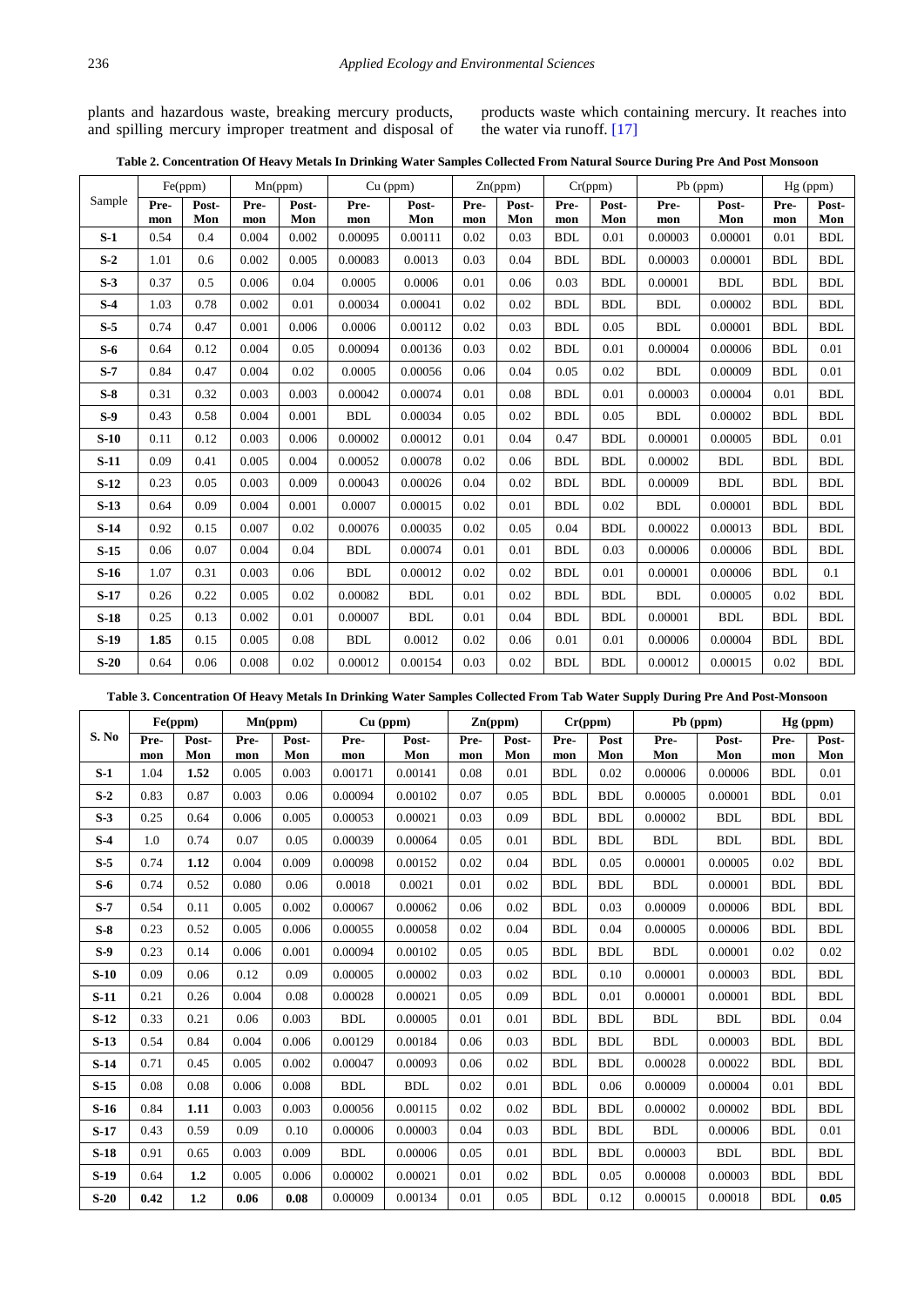<span id="page-4-0"></span>



**Figure 1.** Seasonal change of Fe in natural source water and supply water

<span id="page-4-1"></span>

Figure 2. Seasonal change of Mn in natural source water and supply water

<span id="page-4-2"></span>

**Figure 3.** Seasonal change of Zn in natural source water and supply water

# **4. Conclusion**

The trace metals concentration in various samples collected from a natural source and their respective tap supplies show the minor variations. If the concentration of trace elements in drinking water present beyond the permissible limits, it may be toxic to a living organism. In the present study, the trace metal contents analysed in the samples collected from the natural sources and their respective tap supplies in the pre and post-monsoon seasons (2017) from the habitat areas of Champawat district. It may be conclude from the study that the concentration of trace metals did not show significant variation during pre and post-monsoon seasons in the samples of natural source and their respective tap supply. The concentration of heavy metals was also under the prescribed limit set by WHO, and most samples found below the detectable limit. Hence, it concluded that the drinking water supply in habitat area of Champawat district is suitable for drinking. Preventative measures should be followed to avoid the contamination of water. Therefore, Regular monitoring of the water quality should be carried out by Jal Sansthan so that any form of water contamination should be avoid.

## **Acknowledgements**

The author wishes to thank Dr Ashutosh Pratap Pandey, Department of Chemistry, L.S.M. PG Collage Pithoragarh,